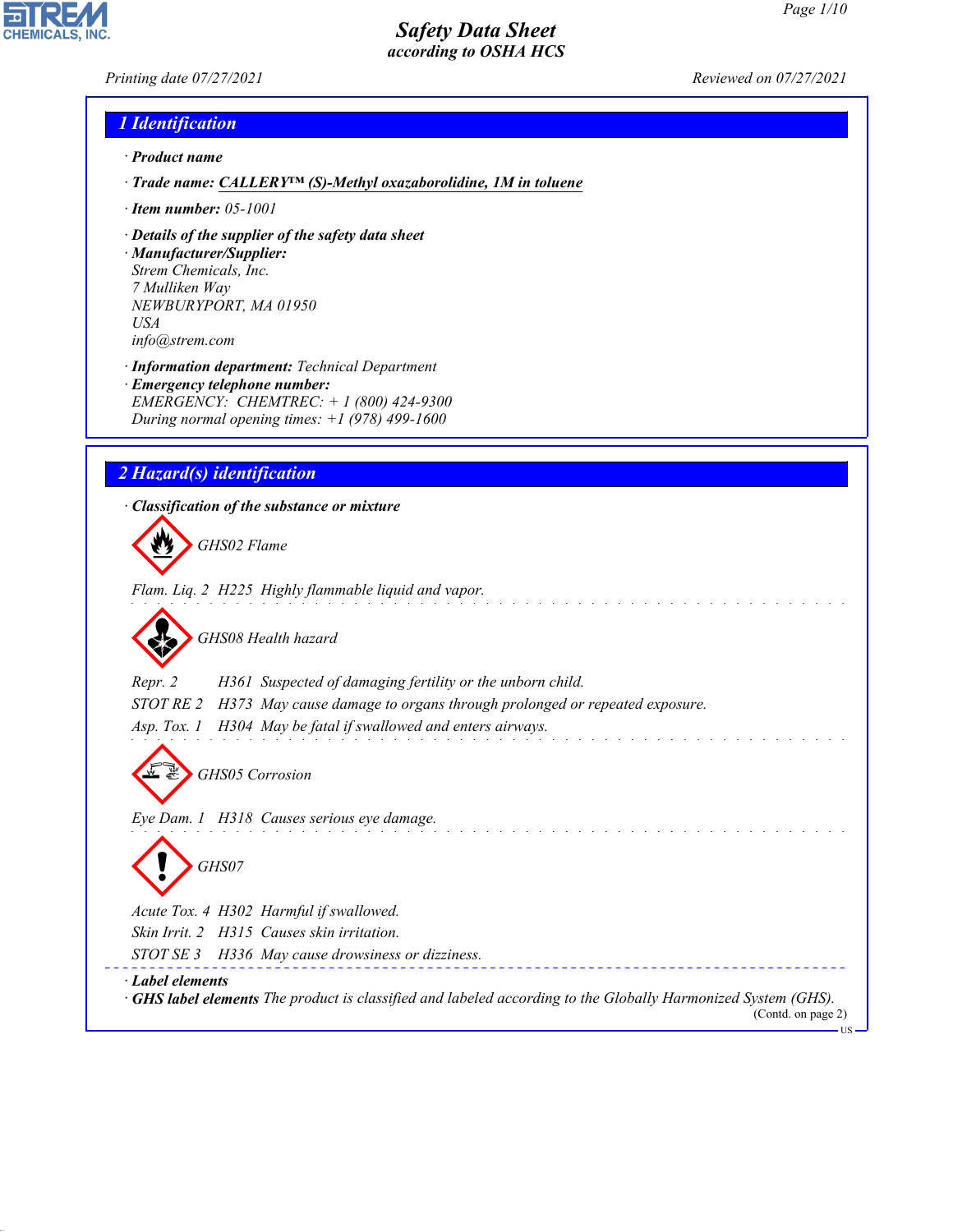*Printing date 07/27/2021 Reviewed on 07/27/2021*

**EDIREAL** 

|                                    | (Contd. of page 1)                                                                                                     |
|------------------------------------|------------------------------------------------------------------------------------------------------------------------|
| · Hazard pictograms                |                                                                                                                        |
|                                    |                                                                                                                        |
|                                    |                                                                                                                        |
|                                    |                                                                                                                        |
| GHS02<br>GHS05                     | GHS07<br>GHS08                                                                                                         |
|                                    |                                                                                                                        |
| · Signal word Danger               |                                                                                                                        |
|                                    | · Hazard-determining components of labeling:                                                                           |
| toluene                            |                                                                                                                        |
|                                    | 1H,3H-Pyrrolo[1,2-c][1,2,3]oxazaborole, tet-rahydro-1-methyl-3,3-di-phenyl-, (3aS)-                                    |
| · Hazard statements                |                                                                                                                        |
|                                    | H225 Highly flammable liquid and vapor.                                                                                |
| H302 Harmful if swallowed.         |                                                                                                                        |
| H315 Causes skin irritation.       |                                                                                                                        |
|                                    | H318 Causes serious eye damage.                                                                                        |
|                                    | H361 Suspected of damaging fertility or the unborn child.                                                              |
|                                    | H336 May cause drowsiness or dizziness.                                                                                |
|                                    | H373 May cause damage to organs through prolonged or repeated exposure.                                                |
|                                    | H304 May be fatal if swallowed and enters airways.                                                                     |
| · Precautionary statements<br>P231 |                                                                                                                        |
| $P301 + P310$                      | Handle under inert gas.                                                                                                |
|                                    | IF SWALLOWED: Immediately call a POISON CENTER/doctor.                                                                 |
|                                    | P303+P361+P353 If on skin (or hair): Take off immediately all contaminated clothing. Rinse skin with water/<br>shower. |
|                                    |                                                                                                                        |
| $P403 + P233$<br>P422              | Store in a well-ventilated place. Keep container tightly closed.<br>Store contents under inert gas.                    |
| <i>P501</i>                        | Dispose of contents/container in accordance with local/regional/national/international                                 |
|                                    | regulations.                                                                                                           |
| · Classification system:           |                                                                                                                        |
| $\cdot$ NFPA ratings (scale 0 - 4) |                                                                                                                        |
|                                    |                                                                                                                        |
|                                    | $Health = 2$                                                                                                           |
|                                    | $Fire = 3$                                                                                                             |
|                                    | $Reactivity = 0$                                                                                                       |
| $\cdot$ HMIS-ratings (scale 0 - 4) |                                                                                                                        |
|                                    |                                                                                                                        |
| <b>HEALTH</b><br> 2                | $Health = *2$                                                                                                          |
| 3 <br><b>FIRE</b>                  | $Fire = 3$                                                                                                             |
| REACTIVITY 0 $Reactivity = 0$      |                                                                                                                        |
| • Other hazards                    |                                                                                                                        |
|                                    | · Results of PBT and vPvB assessment                                                                                   |
| · <b>PBT:</b> Not applicable.      |                                                                                                                        |
| $\cdot$ vPvB: Not applicable.      |                                                                                                                        |
|                                    |                                                                                                                        |
|                                    |                                                                                                                        |
|                                    | <b>3 Composition/information on ingredients</b>                                                                        |
|                                    | $\cdot$ Chemical characterization: Mixtures                                                                            |
|                                    | · Description: Mixture of the substances listed below with nonhazardous additions.                                     |
| · Dangerous components:            |                                                                                                                        |
| $108-88-3$ toluene                 | 70.0%                                                                                                                  |
|                                    |                                                                                                                        |

44.1.1

(Contd. on page 3)

 $\overline{\mathbf{u}}$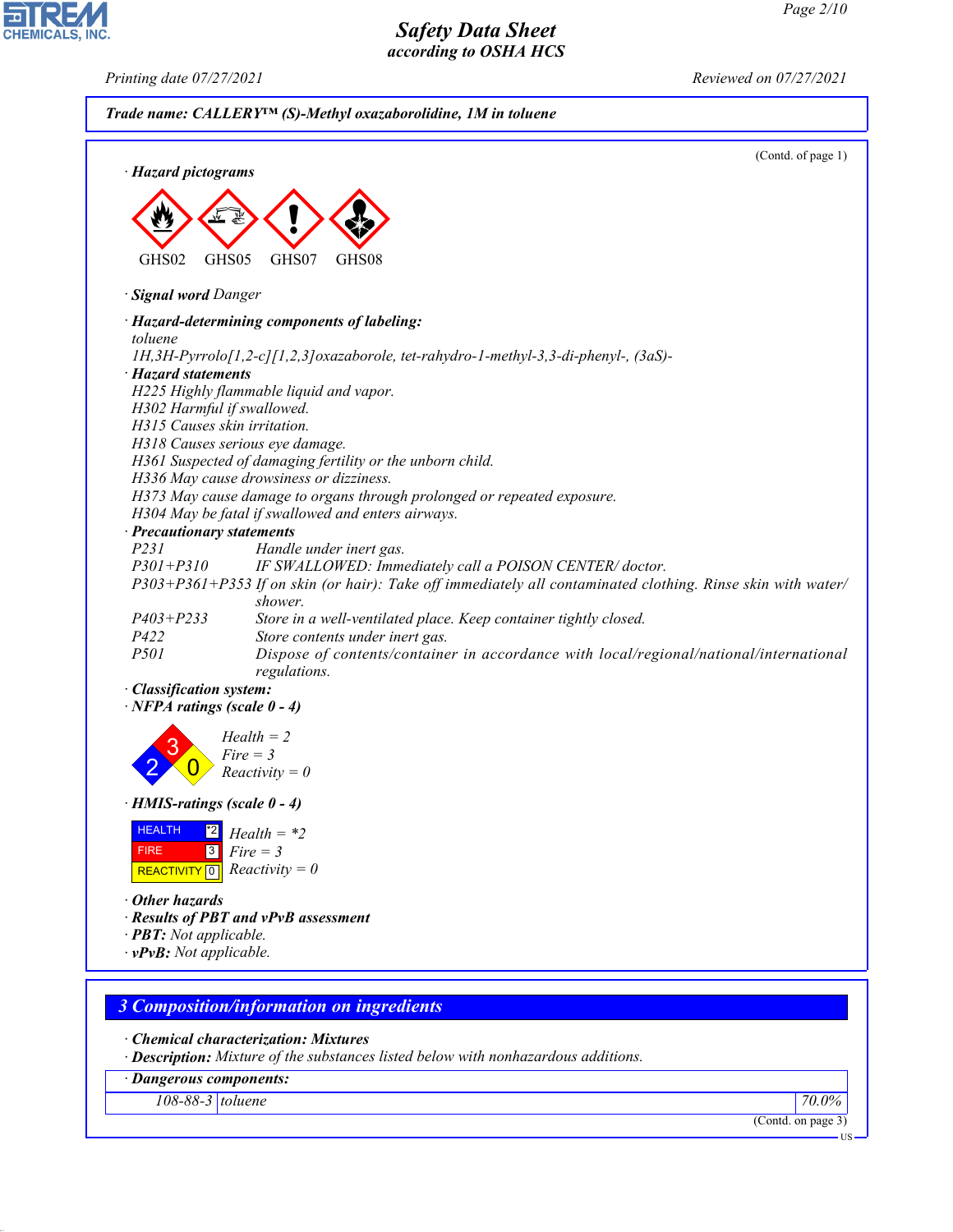*Printing date 07/27/2021 Reviewed on 07/27/2021*

#### *Trade name: CALLERY™ (S)-Methyl oxazaborolidine, 1M in toluene*

(Contd. of page 2) *112022-81-8 1H,3H-Pyrrolo[1,2-c][1,2,3]oxazaborole, tet-rahydro-1-methyl-3,3-di-phenyl-, (3aS)- 30.0%*

## *4 First-aid measures*

- *· Description of first aid measures*
- *· General information:*
- *Immediately remove any clothing soiled by the product.*
- *Symptoms of poisoning may even occur after several hours; therefore medical observation for at least 48 hours after the accident.*
- *· After inhalation: In case of unconsciousness place patient stably in side position for transportation.*
- *· After skin contact: Immediately wash with water and soap and rinse thoroughly.*
- *· After eye contact: Rinse opened eye for several minutes under running water. Then consult a doctor.*
- *· After swallowing: Immediately call a doctor.*
- *· Information for doctor:*
- *· Most important symptoms and effects, both acute and delayed No further relevant information available.*
- *· Indication of any immediate medical attention and special treatment needed*
- *No further relevant information available.*

## *5 Fire-fighting measures*

- *· Extinguishing media*
- *· Suitable extinguishing agents:*
- *CO2, extinguishing powder or water spray. Fight larger fires with water spray or alcohol resistant foam. · For safety reasons unsuitable extinguishing agents: Water with full jet*
- *· Special hazards arising from the substance or mixture*
- *During heating or in case of fire poisonous gases are produced.*
- *· Advice for firefighters*
- *· Protective equipment: Mouth respiratory protective device.*

## *6 Accidental release measures*

| · Personal precautions, protective equipment and emergency procedures                            |                    |
|--------------------------------------------------------------------------------------------------|--------------------|
| Mount respiratory protective device.                                                             |                    |
| Wear protective equipment. Keep unprotected persons away.                                        |                    |
| · Environmental precautions: Prevent seepage into sewage system, workpits and cellars.           |                    |
| · Methods and material for containment and cleaning up:                                          |                    |
| Absorb with liquid-binding material (sand, diatomite, acid binders, universal binders, sawdust). |                    |
| Use neutralizing agent.                                                                          |                    |
| Dispose contaminated material as waste according to item 13.                                     |                    |
| Ensure adequate ventilation.                                                                     |                    |
| · Reference to other sections                                                                    |                    |
| See Section 7 for information on safe handling.                                                  |                    |
| See Section 8 for information on personal protection equipment.                                  |                    |
| See Section 13 for disposal information.                                                         |                    |
| · Protective Action Criteria for Chemicals                                                       |                    |
| $\cdot$ PAC-1:                                                                                   |                    |
| 108-88-3 toluene                                                                                 | $67$ ppm           |
| $\cdot$ PAC-2:                                                                                   |                    |
| 108-88-3 toluene                                                                                 | 560 ppm            |
|                                                                                                  | (Contd. on page 4) |
|                                                                                                  | ·US                |



44.1.1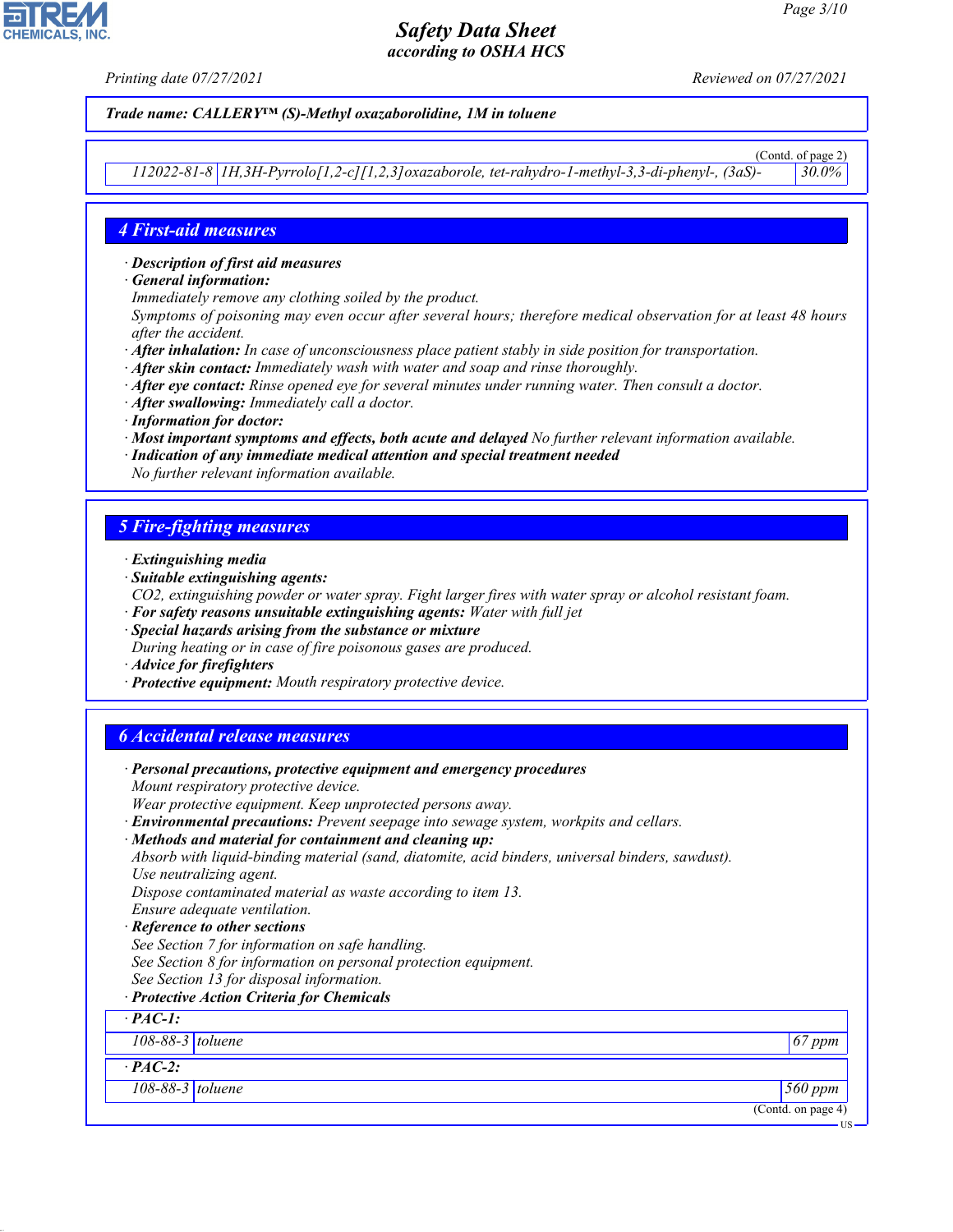*Printing date 07/27/2021 Reviewed on 07/27/2021*

*Trade name: CALLERY™ (S)-Methyl oxazaborolidine, 1M in toluene*

(Contd. of page 3)

*108-88-3 toluene 3700\* ppm*

# *7 Handling and storage*

#### *· Handling:*

*· PAC-3:*

**CHEMICALS, INC** 

*· Precautions for safe handling Ensure good ventilation/exhaustion at the workplace. Open and handle receptacle with care. Prevent formation of aerosols.*

- *· Information about protection against explosions and fires: Keep ignition sources away - Do not smoke. Protect against electrostatic charges. Keep respiratory protective device available.*
- *· Conditions for safe storage, including any incompatibilities*
- *· Storage:*
- *· Requirements to be met by storerooms and receptacles: Store in a cool location.*
- *· Information about storage in one common storage facility: Not required.*
- *· Further information about storage conditions: Keep receptacle tightly sealed. Store in cool, dry conditions in well sealed receptacles.*
- *· Specific end use(s) No further relevant information available.*

# *8 Exposure controls/personal protection*

*· Additional information about design of technical systems: No further data; see item 7.*

*· Control parameters*

### *· Components with limit values that require monitoring at the workplace:*

*The following constituent is the only constituent of the product which has a PEL, TLV or other recommended exposure limit.*

*At this time, the remaining constituent has no known exposure limits.*

#### *108-88-3 toluene*

44.1.1

- *PEL Long-term value: 200 ppm Ceiling limit value: 300; 500\* ppm \*10-min peak per 8-hr shift REL Short-term value: 560 mg/m³, 150 ppm*
- *Long-term value: 375 mg/m³, 100 ppm*
- *TLV Long-term value: 75 mg/m³, 20 ppm BEI*

(Contd. on page 5)

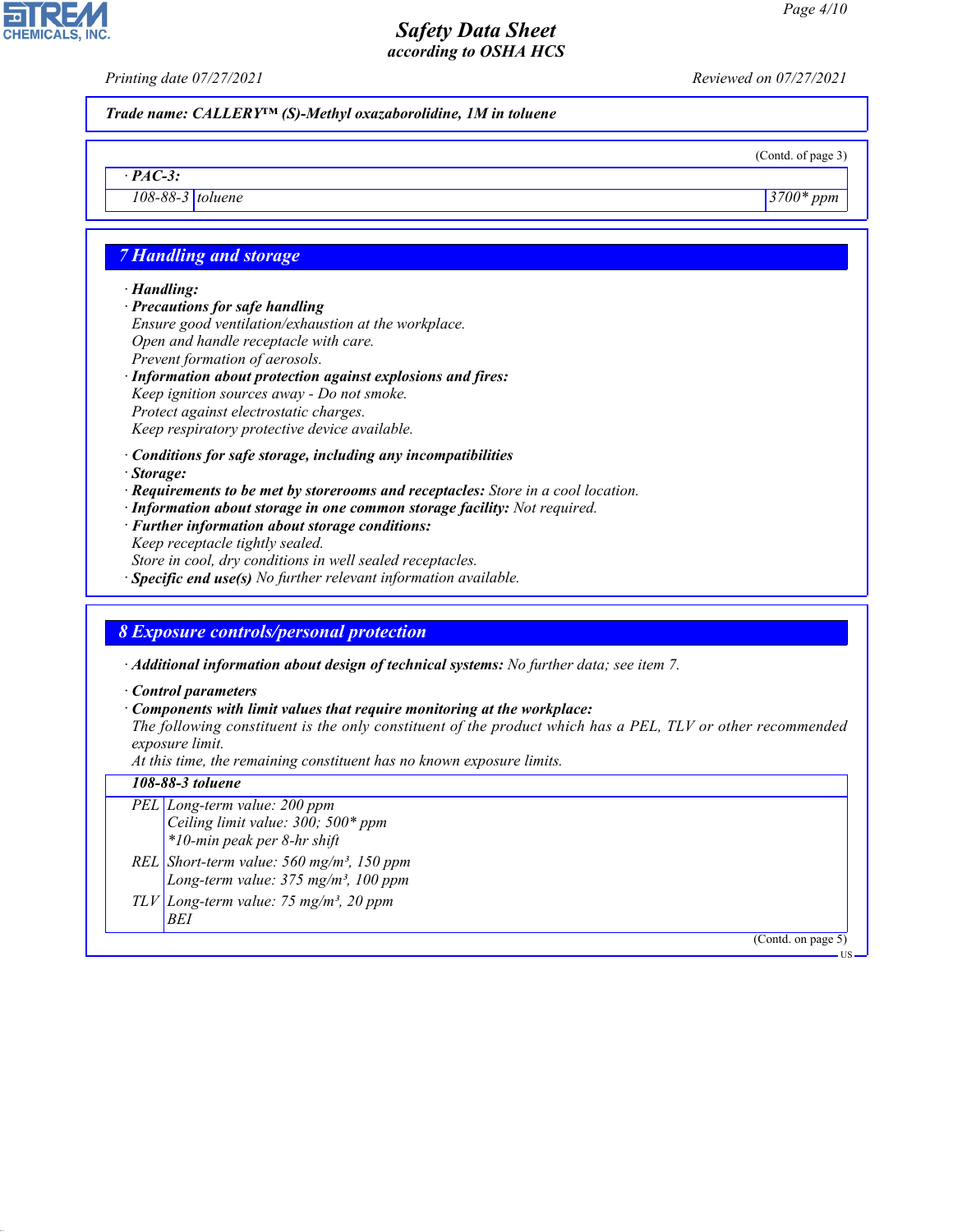CHEMICALS, INC.

44.1.1

*Printing date 07/27/2021 Reviewed on 07/27/2021*

# *Trade name: CALLERY™ (S)-Methyl oxazaborolidine, 1M in toluene*

(Contd. of page 4)

| 108-88-3 toluene                                                                                                    |
|---------------------------------------------------------------------------------------------------------------------|
| $BEI$ 0.02 mg/L                                                                                                     |
| Medium: blood                                                                                                       |
| Time: prior to last shift of workweek                                                                               |
| Parameter: Toluene                                                                                                  |
|                                                                                                                     |
| $0.03$ mg/L                                                                                                         |
| Medium: urine                                                                                                       |
| Time: end of shift                                                                                                  |
| Parameter: Toluene                                                                                                  |
| $0.3$ mg/g creatinine                                                                                               |
| Medium: urine                                                                                                       |
| Time: end of shift                                                                                                  |
| Parameter: o-Cresol with hydrolysis (background)                                                                    |
| · Additional information: The lists that were valid during the creation were used as basis.                         |
| <b>Exposure controls</b>                                                                                            |
| · Personal protective equipment: Wear protective clothing                                                           |
| General protective and hygienic measures:                                                                           |
| Keep away from foodstuffs, beverages and feed.                                                                      |
| Immediately remove all soiled and contaminated clothing.                                                            |
| Wash hands before breaks and at the end of work.                                                                    |
| Store protective clothing separately.                                                                               |
| Avoid contact with the skin.                                                                                        |
| Avoid contact with the eyes and skin.                                                                               |
| <b>Breathing equipment:</b> A NIOSH approved respirator in accordance with 29 CFR 1910.134.                         |
| · Protection of hands:                                                                                              |
|                                                                                                                     |
| Protective gloves                                                                                                   |
|                                                                                                                     |
|                                                                                                                     |
| The glove material has to be impermeable and resistant to the product/the substance/the preparation.                |
| Due to missing tests no recommendation to the glove material can be given for the product/ the preparation/ the     |
| chemical mixture.                                                                                                   |
| Selection of the glove material on consideration of the penetration times, rates of diffusion and the degradation   |
| · Material of gloves                                                                                                |
| The selection of the suitable gloves does not only depend on the material, but also on further marks of quality and |
| varies from manufacturer to manufacturer. As the product is a preparation of several substances, the resistance     |
|                                                                                                                     |
| of the glove material can not be calculated in advance and has therefore to be checked prior to the application.    |
| · Penetration time of glove material                                                                                |
|                                                                                                                     |
| observed.                                                                                                           |
| $\cdot$ Eye protection:                                                                                             |
|                                                                                                                     |
| Tightly sealed goggles                                                                                              |
|                                                                                                                     |
| The exact break through time has to be found out by the manufacturer of the protective gloves and has to be         |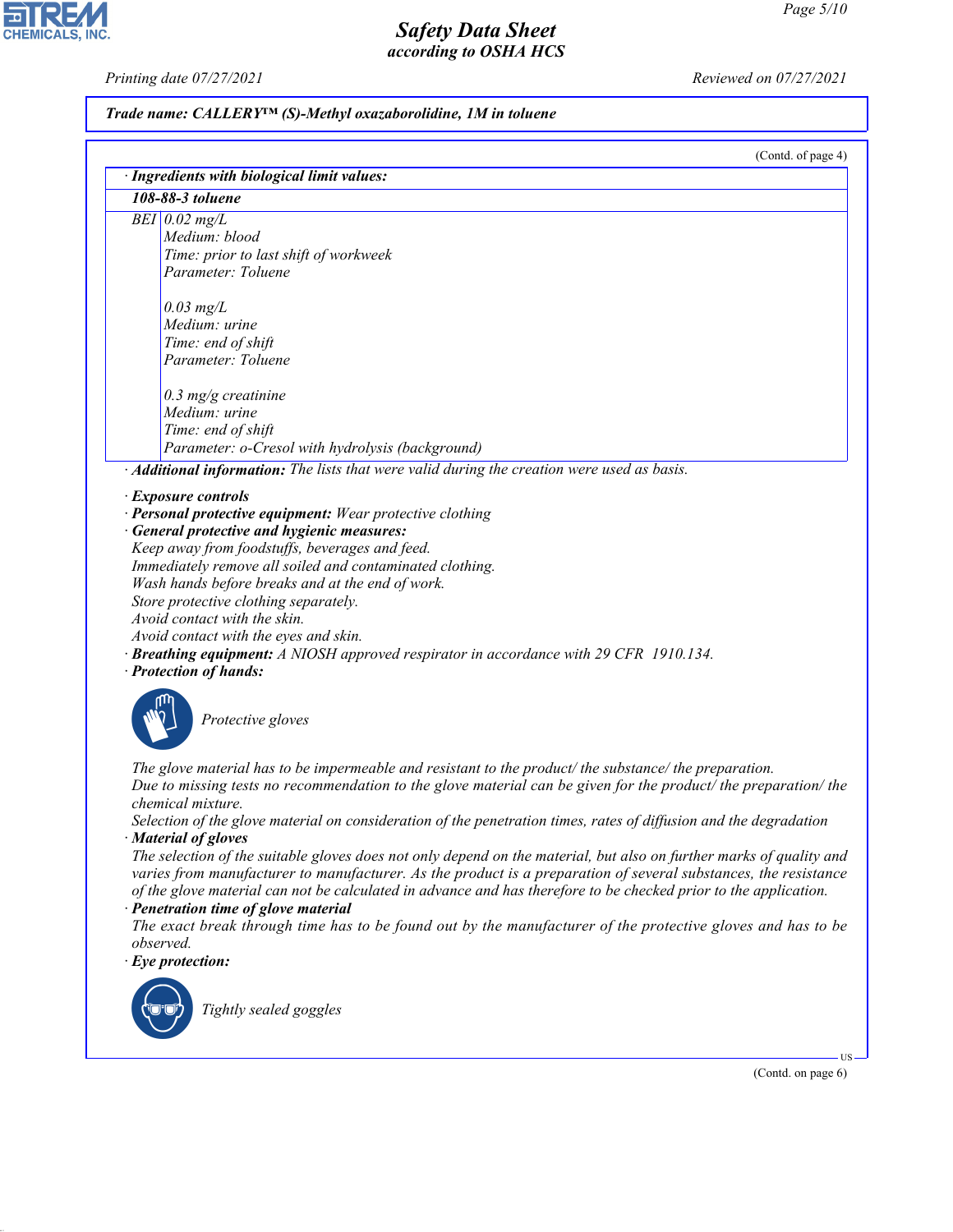$\overline{\phantom{a}}$ 

**CHEMICALS, INC.** 

*Printing date 07/27/2021 Reviewed on 07/27/2021*

## *Trade name: CALLERY™ (S)-Methyl oxazaborolidine, 1M in toluene*

(Contd. of page 5)

| <b>9 Physical and chemical properties</b>                                                                 |                                                                                               |
|-----------------------------------------------------------------------------------------------------------|-----------------------------------------------------------------------------------------------|
| · Information on basic physical and chemical properties<br><b>General Information</b>                     |                                                                                               |
| $\cdot$ Appearance:<br>Form:                                                                              | Liquid                                                                                        |
| Color:                                                                                                    | Amber colored                                                                                 |
| Odor:                                                                                                     | Aromatic                                                                                      |
| Odor threshold:                                                                                           | Not determined.                                                                               |
| $\cdot$ pH-value:                                                                                         | Not determined.                                                                               |
| $\cdot$ Change in condition<br><b>Melting point/Melting range:</b><br><b>Boiling point/Boiling range:</b> | Undetermined.<br>110 °C (230 °F)                                                              |
| · Flash point:                                                                                            | $4 °C$ (39 °F) (solvent)                                                                      |
| · Flammability (solid, gaseous):                                                                          | Not determined.                                                                               |
| · Ignition temperature:                                                                                   | 535 °C (995 °F)                                                                               |
| · Decomposition temperature:                                                                              | Not determined.                                                                               |
| · Auto igniting:                                                                                          | Product is not selfigniting.                                                                  |
| · Danger of explosion:                                                                                    | Product is not explosive. However, formation of explosive air/vapor<br>mixtures are possible. |
| · Explosion limits:                                                                                       |                                                                                               |
| Lower:                                                                                                    | 1.2 $Vol\%$                                                                                   |
| <b>Upper:</b>                                                                                             | 7.0 Vol %                                                                                     |
| $\cdot$ Vapor pressure at 20 °C (68 °F):                                                                  | 29 hPa (22 mm Hg)                                                                             |
| · Density:                                                                                                | Not determined.                                                                               |
| · Relative density                                                                                        | Not determined.                                                                               |
| · Vapor density                                                                                           | Not determined.                                                                               |
| · Evaporation rate                                                                                        | Not determined.                                                                               |
| · Solubility in / Miscibility with<br>Water:                                                              | Not miscible or difficult to mix.                                                             |
| · Partition coefficient (n-octanol/water): Not determined.                                                |                                                                                               |
| · Viscosity:                                                                                              |                                                                                               |
| Dynamic:                                                                                                  | Not determined.                                                                               |
| Kinematic:                                                                                                | Not determined.                                                                               |
| <b>Solvent content:</b>                                                                                   |                                                                                               |
| <b>Organic solvents:</b>                                                                                  | 70.0%                                                                                         |
| <b>VOC</b> content:                                                                                       | 70.0%                                                                                         |
|                                                                                                           | 700.0 g/l / 5.84 lb/gl                                                                        |
| Other information                                                                                         | No further relevant information available.                                                    |

# *10 Stability and reactivity*

*· Reactivity No further relevant information available.*

*· Chemical stability*

44.1.1

*· Thermal decomposition / conditions to be avoided: No decomposition if used according to specifications.*

(Contd. on page 7) US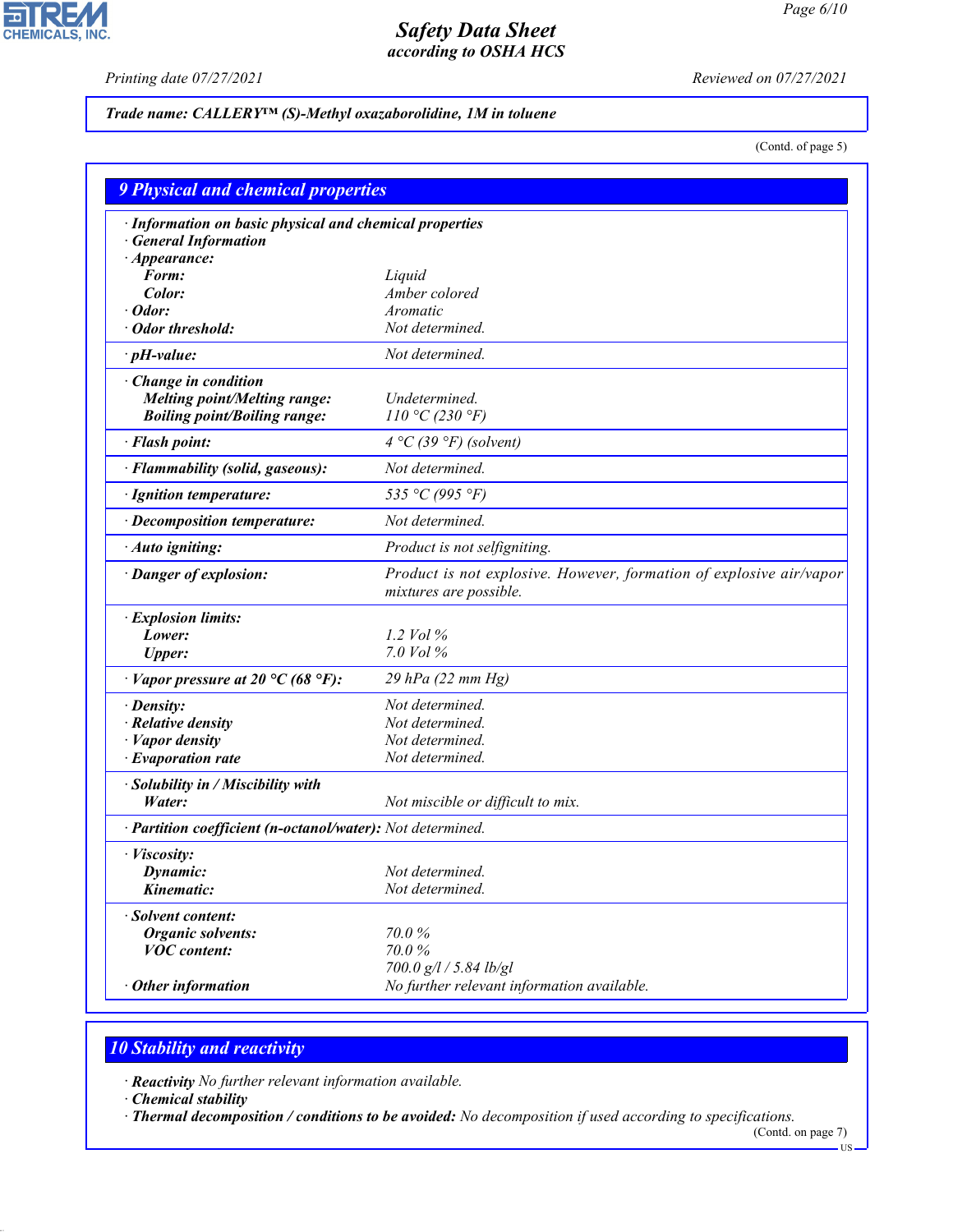*Printing date 07/27/2021 Reviewed on 07/27/2021*

*Trade name: CALLERY™ (S)-Methyl oxazaborolidine, 1M in toluene*

- *· Possibility of hazardous reactions No dangerous reactions known.*
- *· Conditions to avoid No further relevant information available.*
- *· Incompatible materials: No further relevant information available.*
- *· Hazardous decomposition products: No dangerous decomposition products known.*

# *11 Toxicological information*

*· Information on toxicological effects*

*· Acute toxicity:*

| $\cdot$ LD/LC50 values that are relevant for classification: |  |
|--------------------------------------------------------------|--|
|--------------------------------------------------------------|--|

| 108-88-3 toluene |      |                                           |
|------------------|------|-------------------------------------------|
| Oral             | LD50 | $\frac{5000 \text{ mg/kg}}{(\text{rad})}$ |

| Dermal | LD50 | $12124$ mg/kg (rabbit)                             |
|--------|------|----------------------------------------------------|
|        |      | Inhalative $LC50/4 h \,   \, 5320 \, mg/l$ (mouse) |

*· Primary irritant effect:*

- *· on the skin: Irritant to skin and mucous membranes.*
- *· on the eye: Strong irritant with the danger of severe eye injury.*
- *· Sensitization: No sensitizing effects known.*
- *· Additional toxicological information:*

*The product shows the following dangers according to internally approved calculation methods for preparations: Harmful*

*Irritant*

*· Carcinogenic categories*

*· IARC (International Agency for Research on Cancer)*

*108-88-3 toluene 3* 

*· NTP (National Toxicology Program)*

*None of the ingredients is listed.*

*· OSHA-Ca (Occupational Safety & Health Administration)*

*None of the ingredients is listed.*

# *12 Ecological information*

*· Toxicity*

44.1.1

- *· Aquatic toxicity: No further relevant information available.*
- *· Persistence and degradability No further relevant information available.*
- *· Behavior in environmental systems:*
- *· Bioaccumulative potential No further relevant information available.*
- *· Mobility in soil No further relevant information available.*
- *· Additional ecological information:*
- *· General notes: Must not reach bodies of water or drainage ditch undiluted or unneutralized.*
- *· Results of PBT and vPvB assessment*
- *· PBT: Not applicable.*
- *· vPvB: Not applicable.*
- *· Other adverse effects No further relevant information available.*

(Contd. on page 8)

US



(Contd. of page 6)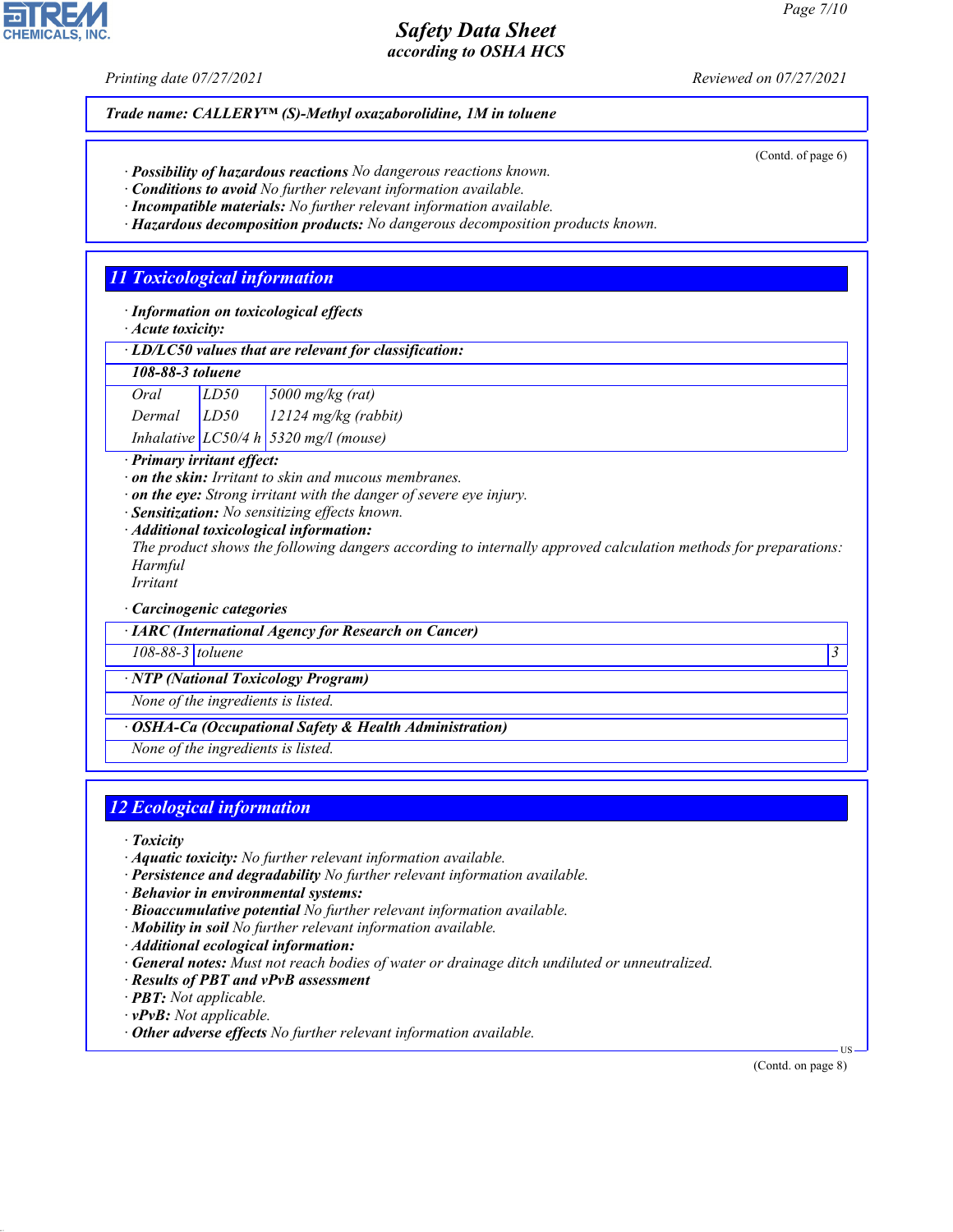ᄀ

**CHEMICALS, INC.** 

*Printing date 07/27/2021 Reviewed on 07/27/2021*

*Trade name: CALLERY™ (S)-Methyl oxazaborolidine, 1M in toluene*

(Contd. of page 7)

## *13 Disposal considerations*

*· Waste treatment methods*

## *· Recommendation:*

44.1.1

*Must not be disposed of together with household garbage. Do not allow product to reach sewage system.*

- *· Uncleaned packagings:*
- *· Recommendation: Disposal must be made according to official regulations.*

| · UN-Number<br>· DOT, IMDG, IATA                                                  | UN1993                                                |  |
|-----------------------------------------------------------------------------------|-------------------------------------------------------|--|
| · UN proper shipping name<br>$\cdot$ DOT<br>$\cdot$ IMDG, IATA                    | Flammable liquids, n.o.s.<br>FLAMMABLE LIQUID, N.O.S. |  |
| · Transport hazard class(es)                                                      |                                                       |  |
| $\cdot$ DOT                                                                       |                                                       |  |
|                                                                                   |                                                       |  |
| $\cdot$ Class                                                                     | 3 Flammable liquids                                   |  |
| $\cdot$ Label                                                                     | 3                                                     |  |
|                                                                                   |                                                       |  |
| · Class                                                                           | 3 Flammable liquids                                   |  |
| $\cdot$ Label                                                                     | 3                                                     |  |
| · Packing group<br>· DOT, IMDG, IATA                                              | $I\!I$                                                |  |
| · Environmental hazards:                                                          |                                                       |  |
| · Marine pollutant:                                                               | N <sub>o</sub>                                        |  |
| · Special precautions for user                                                    | Warning: Flammable liquids                            |  |
| · EMS Number:                                                                     | $F-E, S-E$                                            |  |
| · Stowage Category                                                                | $\boldsymbol{B}$                                      |  |
| Transport in bulk according to Annex II of<br><b>MARPOL73/78 and the IBC Code</b> | Not applicable.                                       |  |
|                                                                                   |                                                       |  |

(Contd. on page 9)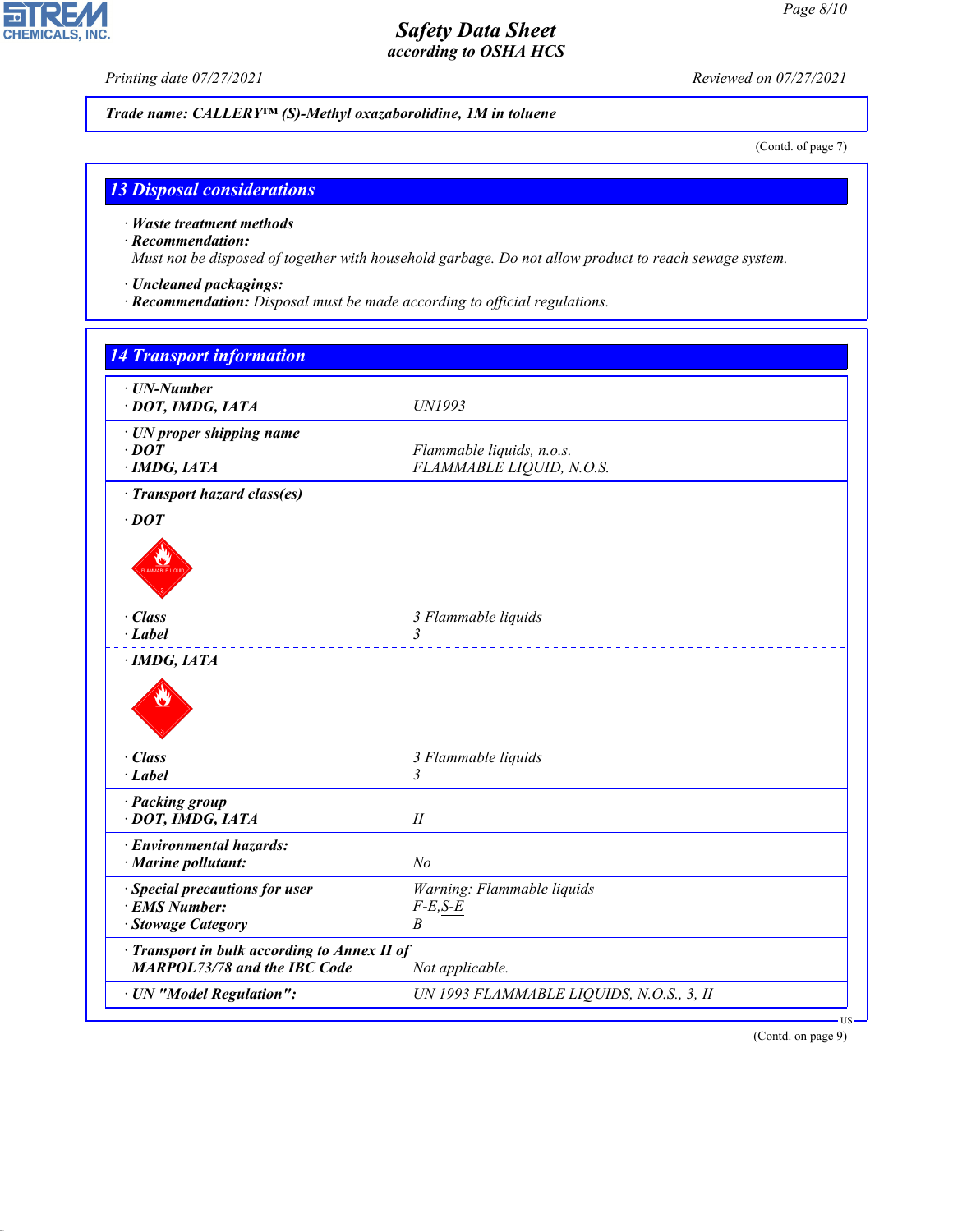**CHEMICALS, INC** 

*Printing date 07/27/2021 Reviewed on 07/27/2021*

*Trade name: CALLERY™ (S)-Methyl oxazaborolidine, 1M in toluene*

(Contd. of page 8)

## *15 Regulatory information*

*· Safety, health and environmental regulations/legislation specific for the substance or mixture · Sara*

*· Section 355 (extremely hazardous substances):*

*None of the ingredients is listed.*

*· Section 313 (Specific toxic chemical listings):*

*108-88-3 toluene*

*· TSCA (Toxic Substances Control Act):*

*108-88-3 toluene*

*· Proposition 65*

*· Chemicals known to cause cancer:*

*None of the ingredients is listed.*

*· Chemicals known to cause reproductive toxicity for females:*

*None of the ingredients is listed.*

*· Chemicals known to cause reproductive toxicity for males:*

*None of the ingredients is listed.*

*· Chemicals known to cause developmental toxicity:*

*108-88-3 toluene*

*· Carcinogenic categories*

*· EPA (Environmental Protection Agency)*

*108-88-3 toluene II*

*· TLV (Threshold Limit Value established by ACGIH)*

*108-88-3 toluene A4*

*· NIOSH-Ca (National Institute for Occupational Safety and Health)*

*None of the ingredients is listed.*

*· GHS label elements The product is classified and labeled according to the Globally Harmonized System (GHS). · Hazard pictograms*



*· Signal word Danger*

44.1.1

*· Hazard-determining components of labeling:*

*toluene 1H,3H-Pyrrolo[1,2-c][1,2,3]oxazaborole, tet-rahydro-1-methyl-3,3-di-phenyl-, (3aS)- · Hazard statements H225 Highly flammable liquid and vapor. H302 Harmful if swallowed. H315 Causes skin irritation. H318 Causes serious eye damage. H361 Suspected of damaging fertility or the unborn child. H336 May cause drowsiness or dizziness. H373 May cause damage to organs through prolonged or repeated exposure.*

*H304 May be fatal if swallowed and enters airways.*

(Contd. on page 10)

US